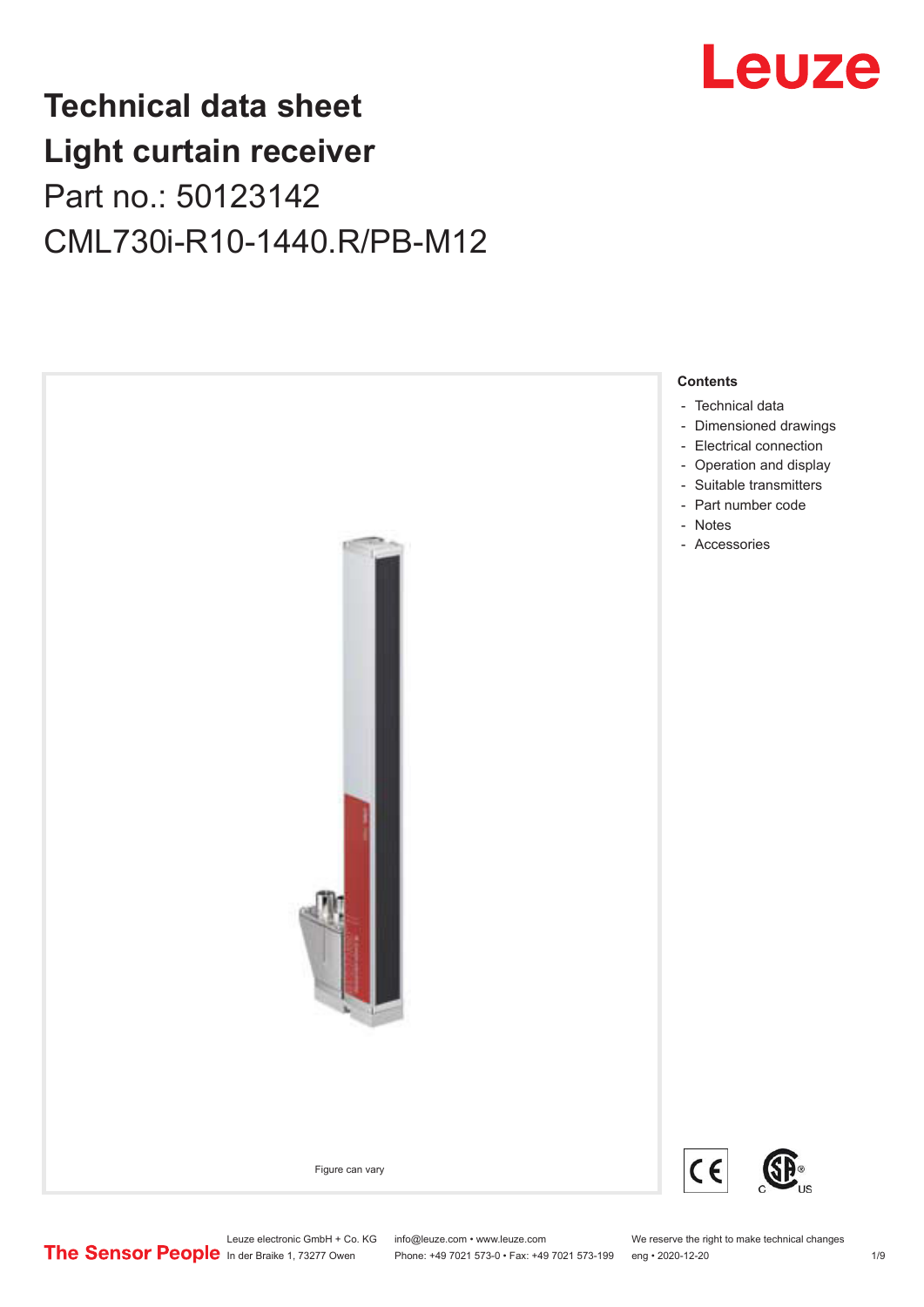### <span id="page-1-0"></span>**Technical data**

# Leuze

| <b>Basic data</b>                                             |                                                                    |  |
|---------------------------------------------------------------|--------------------------------------------------------------------|--|
| <b>Series</b>                                                 | 730                                                                |  |
| <b>Operating principle</b>                                    | Throughbeam principle                                              |  |
| Device type                                                   | Receiver                                                           |  |
| <b>Contains</b>                                               | Accessories for the use of the BT-2R1                              |  |
| <b>Application</b>                                            | Detection of transparent objects                                   |  |
|                                                               | Object measurement                                                 |  |
| <b>Special version</b>                                        |                                                                    |  |
|                                                               |                                                                    |  |
| <b>Special version</b>                                        | Crossed-beam scanning                                              |  |
|                                                               | Diagonal-beam scanning                                             |  |
|                                                               | Parallel-beam scanning                                             |  |
| <b>Optical data</b>                                           |                                                                    |  |
|                                                               |                                                                    |  |
| <b>Operating range</b><br><b>Operating range</b>              | Guaranteed operating range<br>0.39.5m                              |  |
| Operating range, transparent media                            | 0.33.5m                                                            |  |
| <b>Operating range limit</b>                                  | Typical operating range                                            |  |
| <b>Operating range limit</b>                                  | $0.212$ m                                                          |  |
| <b>Measurement field length</b>                               | 1,440 mm                                                           |  |
| <b>Number of beams</b>                                        | 144 Piece(s)                                                       |  |
| Beam spacing                                                  | $10 \text{ mm}$                                                    |  |
|                                                               |                                                                    |  |
| <b>Measurement data</b>                                       |                                                                    |  |
| Minimum object diameter                                       | 20 mm                                                              |  |
| <b>Electrical data</b>                                        |                                                                    |  |
| <b>Protective circuit</b>                                     | Polarity reversal protection                                       |  |
|                                                               | Short circuit protected                                            |  |
|                                                               | <b>Transient protection</b>                                        |  |
|                                                               |                                                                    |  |
| Performance data                                              |                                                                    |  |
| Supply voltage $U_{B}$                                        | 18  30 V, DC                                                       |  |
| <b>Residual ripple</b><br><b>Open-circuit current</b>         | 0  15 %, From $U_{\rm B}$<br>0  350 mA, The specified values refer |  |
|                                                               | to the entire package consisting of trans-<br>mitter and receiver. |  |
|                                                               |                                                                    |  |
| Inputs/outputs selectable                                     |                                                                    |  |
| Output current, max.                                          | 100 mA                                                             |  |
| Input resistance                                              | $6,000 \Omega$                                                     |  |
| Number of inputs/outputs selectable 2 Piece(s)<br><b>Type</b> | Inputs/outputs selectable                                          |  |
| Voltage type, outputs                                         | DC                                                                 |  |
| Switching voltage, outputs                                    | Typ. $U_R / 0 V$                                                   |  |
| Voltage type, inputs                                          | DC                                                                 |  |
| Switching voltage, inputs                                     | high: $\geq 6V$                                                    |  |
|                                                               | $low: \leq 4V$                                                     |  |
|                                                               |                                                                    |  |
| Input/output 1                                                |                                                                    |  |
| Activation/disable delay                                      | 1 <sub>ms</sub>                                                    |  |
| <b>Timing</b>                                                 |                                                                    |  |
| Cycle time                                                    | $1.59$ ms                                                          |  |
| Response time per beam                                        | 10 µs                                                              |  |
|                                                               |                                                                    |  |
|                                                               |                                                                    |  |

| <b>PROFIBUS DP</b>                     |                                                 |
|----------------------------------------|-------------------------------------------------|
| <b>Function</b>                        | Process                                         |
| <b>Service interface</b>               |                                                 |
| <b>Type</b>                            | IO-Link                                         |
| <b>IO-Link</b>                         |                                                 |
| <b>Function</b>                        | Configuration via software                      |
|                                        | Service                                         |
| <b>Connection</b>                      |                                                 |
| <b>Number of connections</b>           | 2 Piece(s)                                      |
| <b>Plug outlet</b>                     | Rear side                                       |
|                                        |                                                 |
| <b>Connection 1</b><br><b>Function</b> | Configuration interface                         |
|                                        | Connection to transmitter                       |
|                                        | Signal IN                                       |
|                                        | Signal OUT                                      |
|                                        | Voltage supply                                  |
| Type of connection                     | Connector                                       |
| <b>Thread size</b>                     | M <sub>12</sub>                                 |
| <b>Type</b>                            | Male                                            |
| <b>Material</b>                        | Metal                                           |
| No. of pins                            | 8-pin                                           |
| Encoding                               | A-coded                                         |
|                                        |                                                 |
| <b>Connection 2</b>                    |                                                 |
| <b>Function</b>                        | <b>BUS IN</b>                                   |
|                                        | <b>BUS OUT</b>                                  |
| Type of connection                     | Connector                                       |
| <b>Thread size</b>                     | M <sub>12</sub>                                 |
| <b>Type</b>                            | Female                                          |
| <b>Material</b><br>No. of pins         | Metal                                           |
| Encoding                               | 5-pin<br>B-coded                                |
|                                        |                                                 |
| <b>Mechanical data</b>                 |                                                 |
| Design                                 | Cubic                                           |
| Dimension (W x H x L)                  | 29 mm x 35.4 mm x 1,463 mm                      |
| <b>Housing material</b>                | Metal                                           |
| <b>Metal housing</b>                   | Aluminum                                        |
| Lens cover material                    | Plastic                                         |
| Net weight                             | $1,650$ g                                       |
| <b>Housing color</b>                   | Silver                                          |
| <b>Type of fastening</b>               | Groove mounting<br>Via optional mounting device |
|                                        |                                                 |
| <b>Operation and display</b>           |                                                 |
| Type of display                        | LED                                             |
|                                        | OLED display                                    |
| <b>Number of LEDs</b>                  | 2 Piece(s)                                      |
| Type of configuration                  | Software                                        |
|                                        | Teach-in                                        |
| <b>Operational controls</b>            | Membrane keyboard                               |
| <b>Environmental data</b>              |                                                 |
| Ambient temperature, operation         | $-3060 °C$                                      |
| Ambient temperature, storage           | $-40$ 70 °C                                     |

Leuze electronic GmbH + Co. KG info@leuze.com • www.leuze.com We reserve the right to make technical changes<br>
The Sensor People in der Braike 1, 73277 Owen Phone: +49 7021 573-0 • Fax: +49 7021 573-199 eng • 2020-12-20

**Type** PROFIBUS DP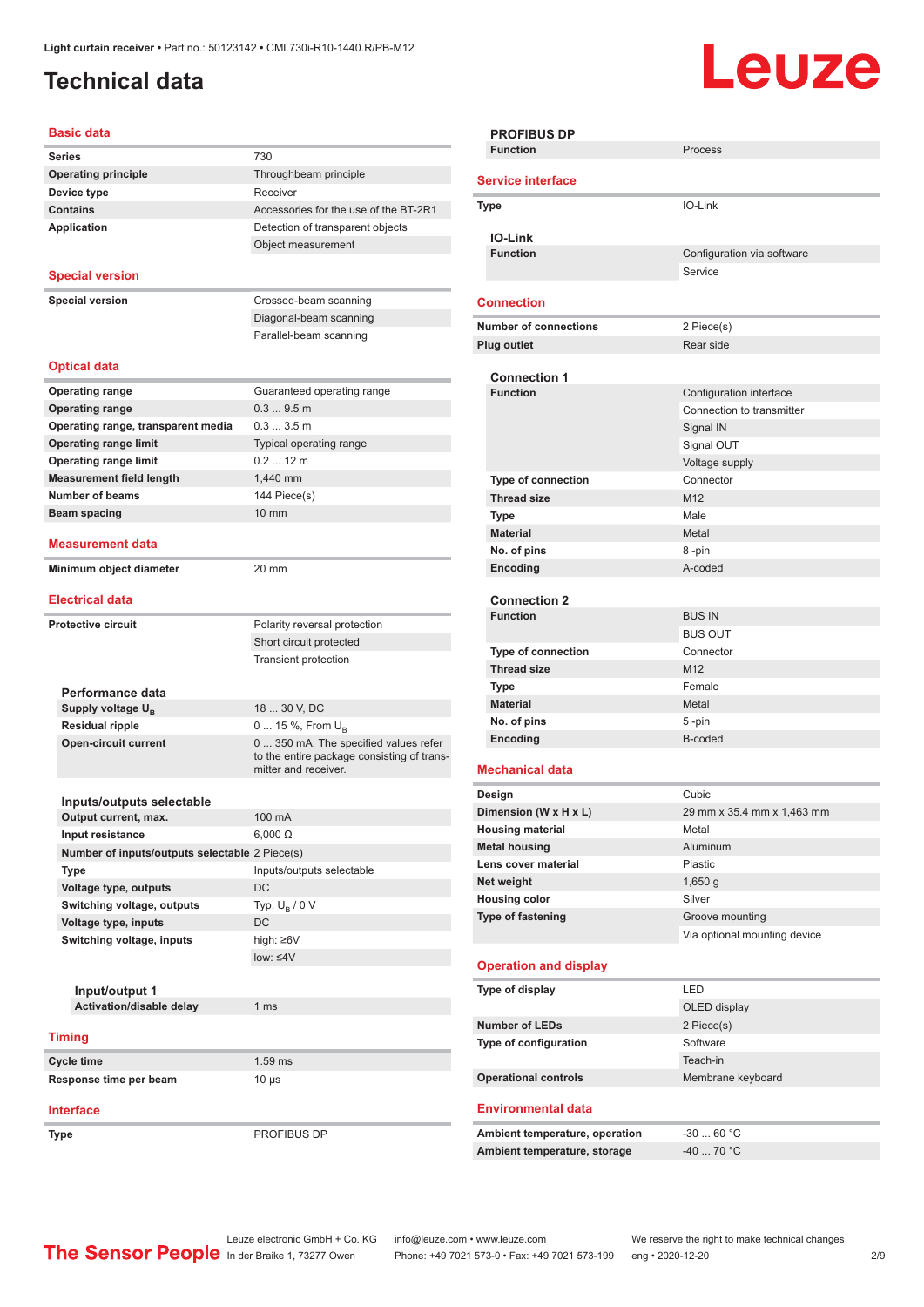## **Technical data**

## Leuze

#### **Certifications**

| Degree of protection     | IP 65         |
|--------------------------|---------------|
| <b>Protection class</b>  | Ш             |
| <b>Certifications</b>    | c CSA US      |
| <b>Standards applied</b> | IEC 60947-5-2 |
|                          |               |

#### **Classification**

| <b>Customs tariff number</b> | 90314990 |
|------------------------------|----------|
| eCl@ss 5.1.4                 | 27270910 |
| eCl@ss 8.0                   | 27270910 |
| eCl@ss 9.0                   | 27270910 |
| eCl@ss 10.0                  | 27270910 |
| eCl@ss 11.0                  | 27270910 |
| <b>ETIM 5.0</b>              | EC002549 |
| <b>ETIM 6.0</b>              | EC002549 |
| <b>ETIM 7.0</b>              | EC002549 |
|                              |          |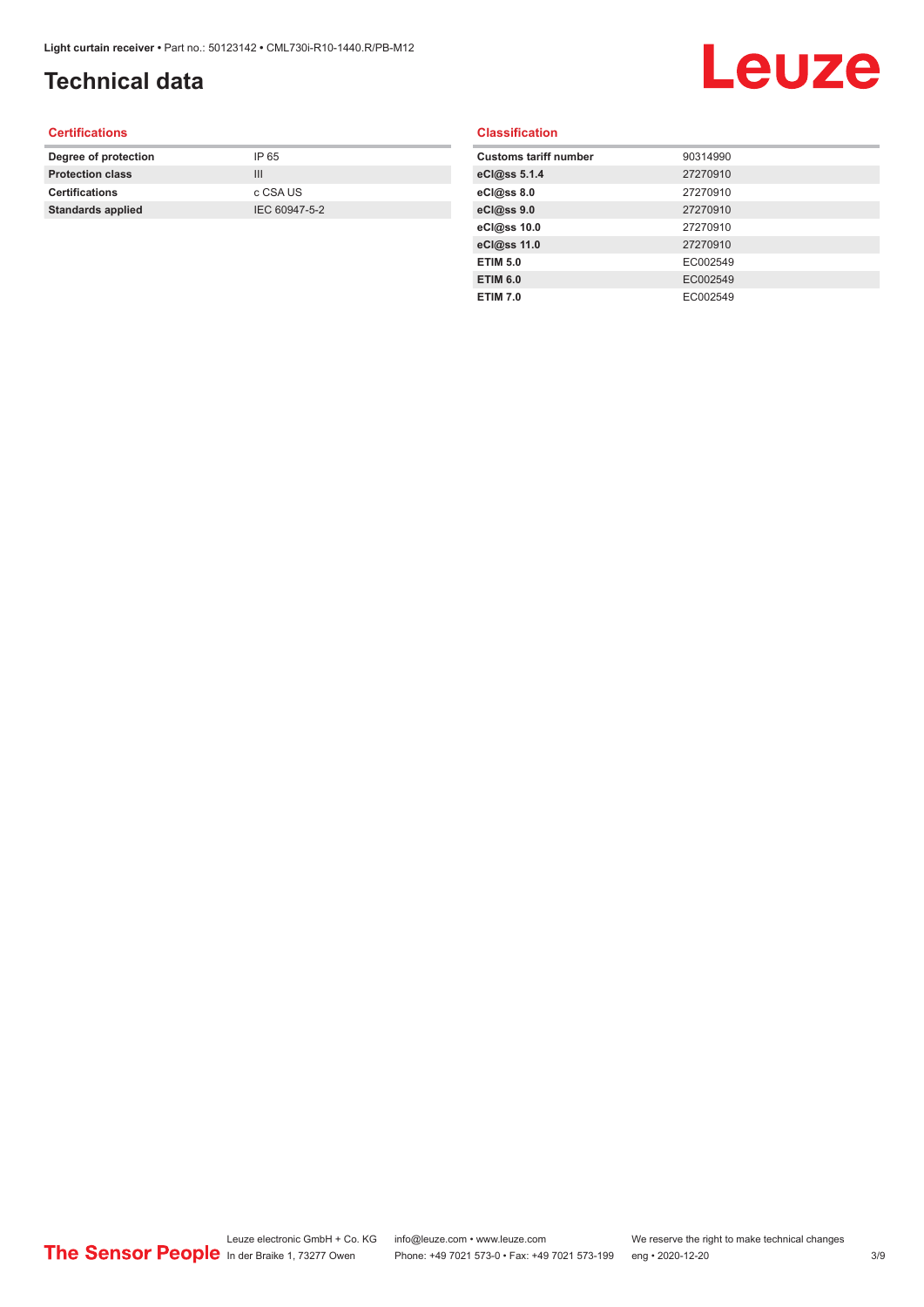#### <span id="page-3-0"></span>**Dimensioned drawings**

All dimensions in millimeters



- 
- B Measurement field length 1440 mm
- F M6 thread
- G Fastening groove
- 
- T Transmitter
- R Receiver
- Y 5 mm

Leuze electronic GmbH + Co. KG info@leuze.com • www.leuze.com We reserve the right to make technical changes<br>
The Sensor People in der Braike 1, 73277 Owen Phone: +49 7021 573-0 • Fax: +49 7021 573-199 eng • 2020-12-20 Phone: +49 7021 573-0 • Fax: +49 7021 573-199 eng • 2020-12-20 4/9

## **Leuze**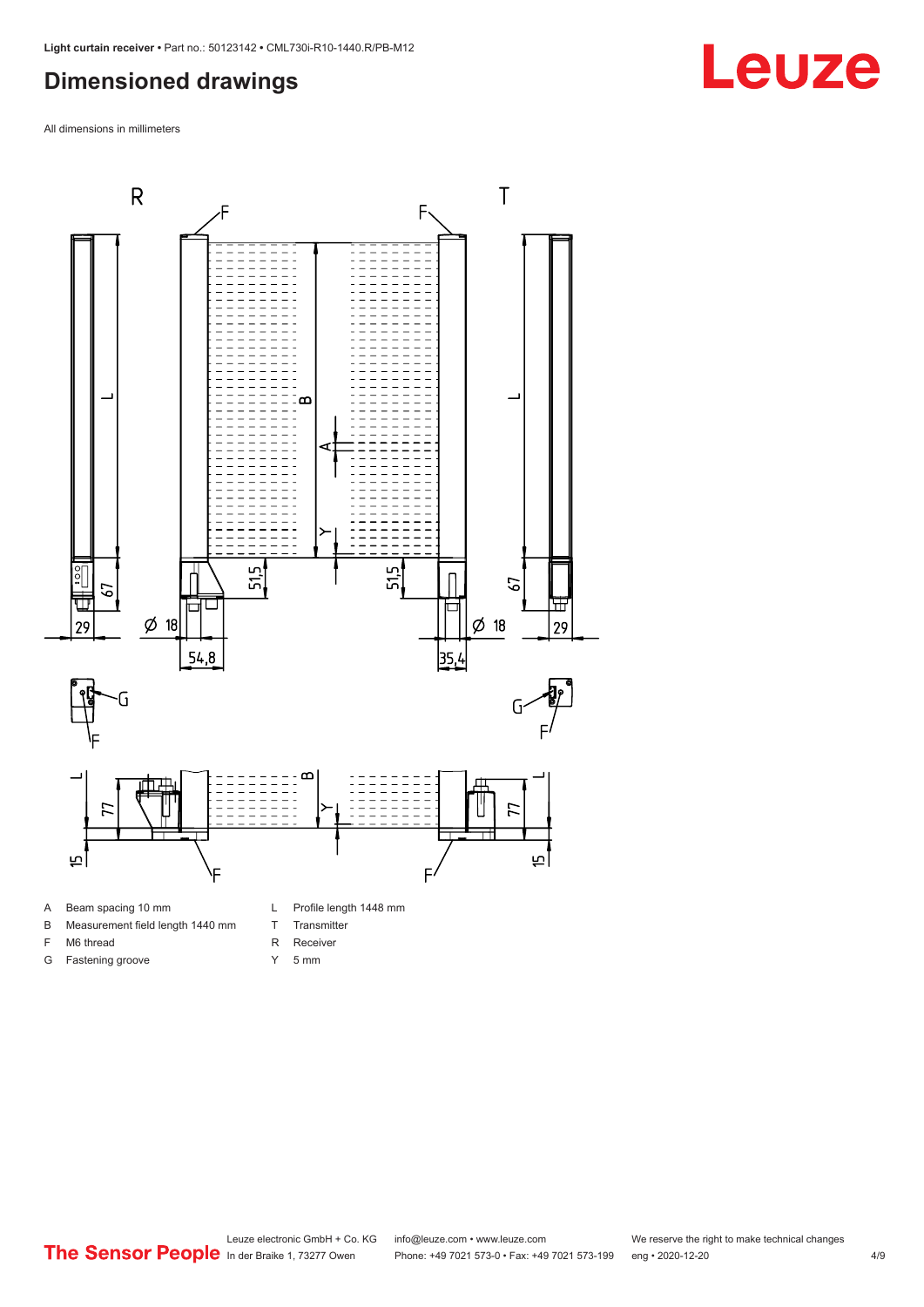#### <span id="page-4-0"></span>**Dimensioned drawings**





A PWR / SW IN / OUT B BUS IN / OUT

## **Electrical connection**

#### **Connection 1**

| <b>Function</b>    | Configuration interface   |  |
|--------------------|---------------------------|--|
|                    | Connection to transmitter |  |
|                    | Signal IN                 |  |
|                    | Signal OUT                |  |
|                    | Voltage supply            |  |
| Type of connection | Connector                 |  |
| <b>Thread size</b> | M12                       |  |
| <b>Type</b>        | Male                      |  |
| <b>Material</b>    | Metal                     |  |
| No. of pins        | 8-pin                     |  |
| Encoding           | A-coded                   |  |

#### **Pin Pin assignment**

|                | $V +$            |  |  |
|----------------|------------------|--|--|
| $\overline{2}$ | I/O <sub>1</sub> |  |  |
| 3              | <b>GND</b>       |  |  |
| $\overline{4}$ | IO-Link          |  |  |
| 5              | I/O <sub>2</sub> |  |  |
| 6              | RS 485 Tx+       |  |  |
|                | RS 485 Tx+       |  |  |
| 8              | <b>FE/SHIELD</b> |  |  |
|                |                  |  |  |



#### **Connection 2**

| <b>Function</b>    | <b>BUS IN</b>  |
|--------------------|----------------|
|                    | <b>BUS OUT</b> |
| Type of connection | Connector      |
| <b>Thread size</b> | M12            |
| <b>Type</b>        | Female         |
| <b>Material</b>    | Metal          |
| No. of pins        | $5 - pin$      |
| Encoding           | B-coded        |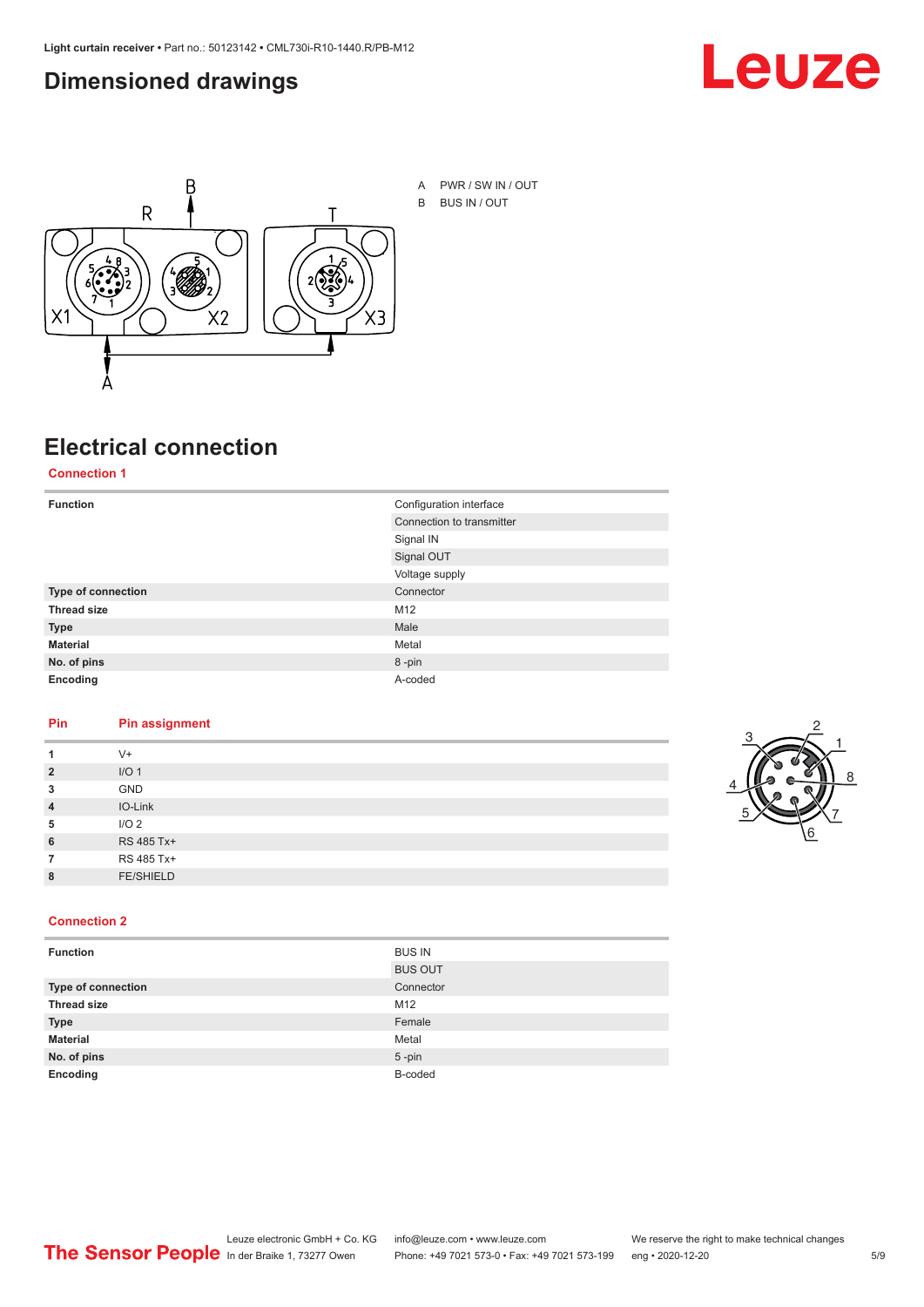### <span id="page-5-0"></span>**Electrical connection**

| Pin | Pin assignment   |  |
|-----|------------------|--|
|     | V+               |  |
| ∍   | Tx-              |  |
| 3   | PB GND           |  |
|     | $Tx+$            |  |
| 5   | <b>FE/SHIELD</b> |  |

### **Operation and display**

| <b>LED</b>     | <b>Display</b>           | <b>Meaning</b>                         |
|----------------|--------------------------|----------------------------------------|
|                | Green, continuous light  | Operational readiness                  |
|                | Green, flashing          | Teach / error                          |
| $\overline{2}$ | Yellow, continuous light | Light path free, with function reserve |
|                | Yellow, flashing         | No function reserve                    |
|                | Off                      | Object detected                        |

#### **Suitable transmitters**

| Part no. | <b>Designation</b>         | <b>Article</b>               | <b>Description</b>                                                          |
|----------|----------------------------|------------------------------|-----------------------------------------------------------------------------|
| 50118957 | CML730i-T10-<br>1440.R-M12 | Light curtain<br>transmitter | Operating range: 0.3  9.5 m<br>Connection: Connector, M12, Rear side, 5-pin |

#### **Part number code**

Part designation: **CML7XXi-YZZ-AAAA.BCCCDDD-EEEFFF**

| <b>CML</b>  | <b>Operating principle</b><br>Measuring light curtain                                                                                     |
|-------------|-------------------------------------------------------------------------------------------------------------------------------------------|
| 7XXi        | <b>Series</b><br>720i: 720i series<br>730i: 730i series                                                                                   |
| Y           | Device type<br>T: transmitter<br>R: receiver                                                                                              |
| <b>ZZ</b>   | <b>Beam spacing</b><br>$05:5$ mm<br>10:10 mm<br>20:20 mm<br>40:40 mm                                                                      |
| <b>AAAA</b> | Measurement field length [mm], dependent on beam spacing                                                                                  |
| B           | Equipment<br>A: connector outlet, axial<br>R: rear connector outlet                                                                       |
| CCC         | Interface<br>L: IO-Link<br>/CN: CANopen<br>/PB: PROFIBUS<br>/PN: PROFINET<br>/CV: Analog current and voltage output<br>/D3: RS 485 Modbus |



## **Leuze**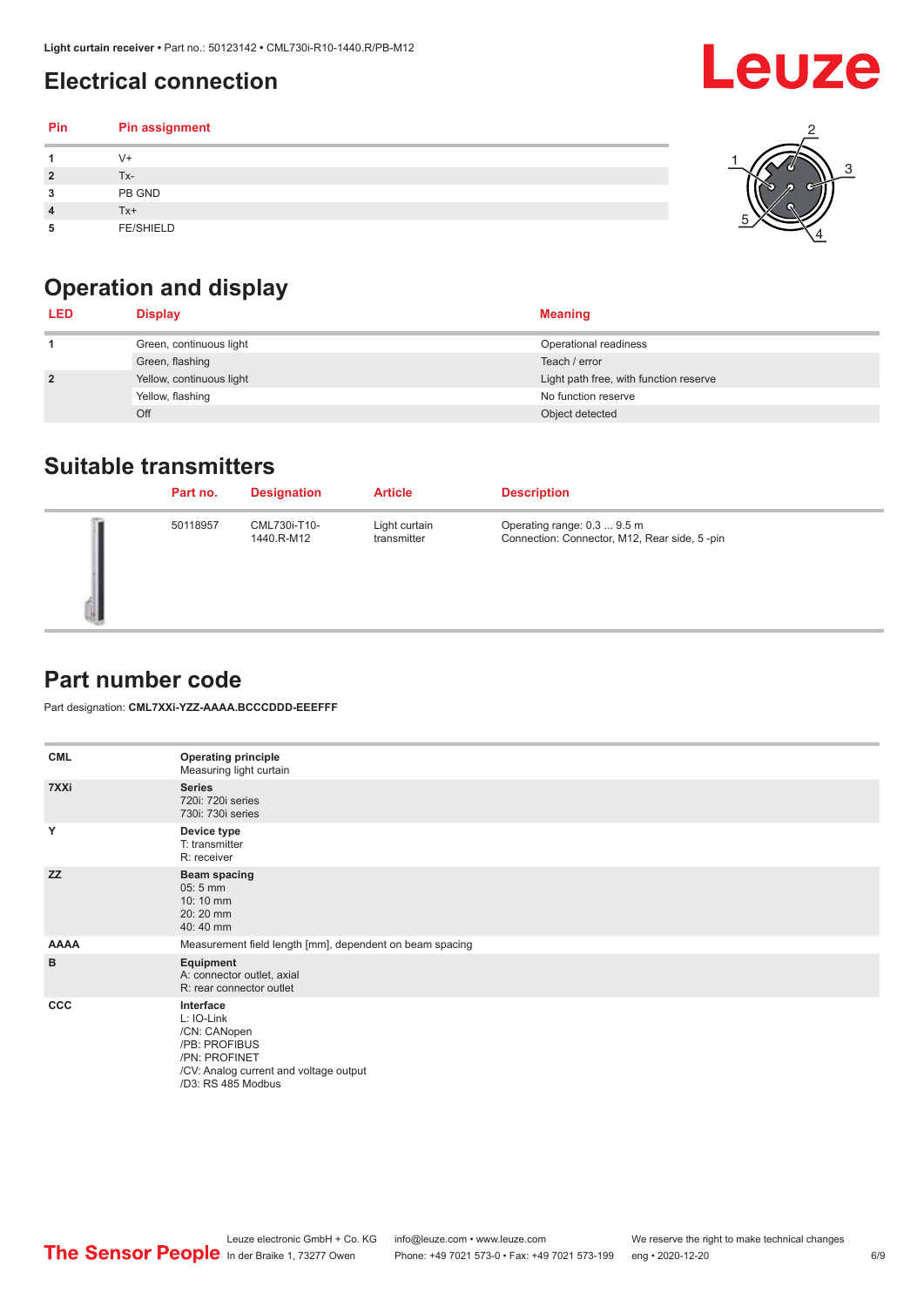#### <span id="page-6-0"></span>**Part number code**



| <b>DDD</b> | <b>Special equipment</b><br>-PS: Power Setting                                                    |
|------------|---------------------------------------------------------------------------------------------------|
| <b>EEE</b> | <b>Electrical connection</b><br>M12: M12 connector                                                |
| <b>FFF</b> | -EX: Explosion protection                                                                         |
|            | <b>Note</b>                                                                                       |
|            | Vector A list with all available device types can be found on the Leuze website at www.leuze.com. |

#### **Notes**

| Observe intended use!                                                                                                                                                                                                            |
|----------------------------------------------------------------------------------------------------------------------------------------------------------------------------------------------------------------------------------|
| $\%$ This product is not a safety sensor and is not intended as personnel protection.<br>$\%$ The product may only be put into operation by competent persons.<br>$\%$ Only use the product in accordance with its intended use. |
|                                                                                                                                                                                                                                  |



#### **For UL applications:**

ª For UL applications, use is only permitted in Class 2 circuits in accordance with the NEC (National Electric Code). ª These proximity switches shall be used with UL Listed Cable assemblies rated 30V, 0.5A min, in the field installation, or equivalent (categories: CYJV/ CYJV7 or PVVA/PVVA7)

#### **Accessories**

### Connection technology - Connection cables

|        | Part no. | <b>Designation</b>     | <b>Article</b>   | <b>Description</b>                                                                                                                                         |
|--------|----------|------------------------|------------------|------------------------------------------------------------------------------------------------------------------------------------------------------------|
| 2<br>W | 50132079 | KD U-M12-5A-V1-<br>050 | Connection cable | Connection 1: Connector, M12, Axial, Female, A-coded, 5-pin<br>Connection 2: Open end<br>Shielded: No<br>Cable length: 5,000 mm<br>Sheathing material: PVC |

#### Connection technology - Y distribution cables

|        |   | Part no. | <b>Designation</b>          | <b>Article</b>        | <b>Description</b>                                                                                                                                                                                                                                                                                  |
|--------|---|----------|-----------------------------|-----------------------|-----------------------------------------------------------------------------------------------------------------------------------------------------------------------------------------------------------------------------------------------------------------------------------------------------|
| 圔<br>⋿ | Ø | 50118183 | K-Y1 M12A-5m-<br>M12A-S-PUR | Interconnection cable | Connection 1: Connector, M12, Axial, Female, A-coded, 5-pin<br>Connection 2: Connector, M12, Axial, Male, A-coded, 5-pin<br>Connection 3: Connector, M12, Axial, Female, A-coded, 8-pin<br>Shielded: Yes<br>Cable length fork 1: 5,000 mm<br>Cable length fork 2: 150 mm<br>Sheathing material: PUR |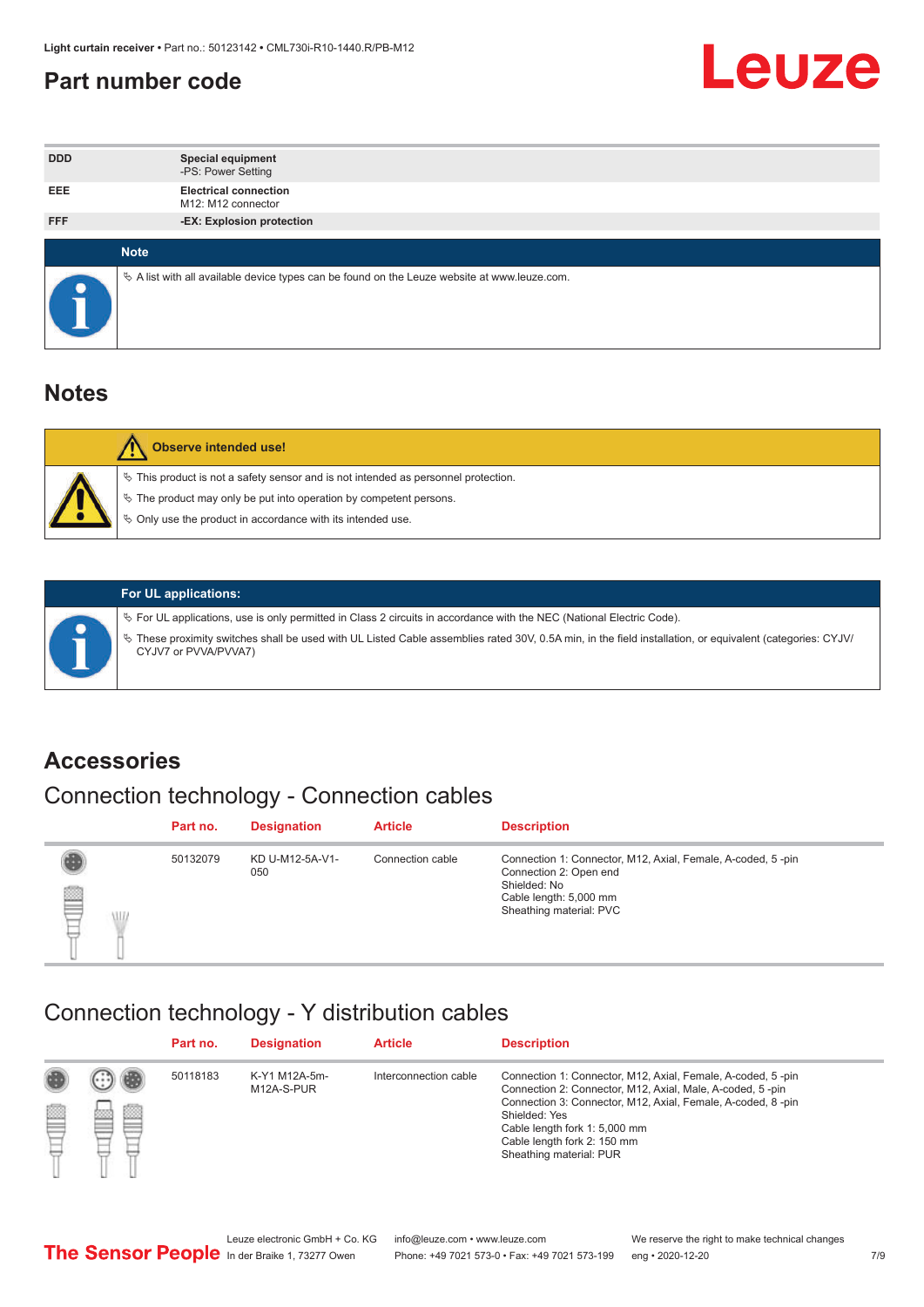#### **Accessories**

## **Leuze**

|   |            | Part no. | <b>Designation</b>           | <b>Article</b>        | <b>Description</b>                                                                                                                                                                                                                                                                             |
|---|------------|----------|------------------------------|-----------------------|------------------------------------------------------------------------------------------------------------------------------------------------------------------------------------------------------------------------------------------------------------------------------------------------|
| œ | 83<br>toni | 50123265 | K-YPB M12A-5m-<br>M12A-S-PUR | Interconnection cable | Suitable for interface: PROFIBUS DP<br>Connection 1: Connector, M12, Axial, Male, B-coded, 5-pin<br>Connection 2: Cable with connector, M12, Axial, Female, B-coded, 5-pin<br>Connection 3: Cable with connector, M12, Axial, Male, B-coded, 5-pin<br>Shielded: Yes<br>Sheathing material: PUR |

#### Mounting technology - Mounting brackets

|               | Part no. | <b>Designation</b> | <b>Article</b>      | <b>Description</b>                                                                                                                                                                                                        |
|---------------|----------|--------------------|---------------------|---------------------------------------------------------------------------------------------------------------------------------------------------------------------------------------------------------------------------|
| $\frac{1}{2}$ | 50142900 | BT 700M.5-2SET     | Mounting device set | Design of mounting device: Bracket mounting<br>Fastening, at system: Through-hole mounting, T slotted hole<br>Mounting bracket, at device: Screw type, Sliding block<br>Type of mounting device: Rigid<br>Material: Steel |

### Mounting technology - Swivel mounts

| Part no. | <b>Designation</b> | <b>Article</b>       | <b>Description</b>                                                                                                                                          |
|----------|--------------------|----------------------|-------------------------------------------------------------------------------------------------------------------------------------------------------------|
| 429046   | <b>BT-2R1</b>      | Mounting bracket set | Fastening, at system: Through-hole mounting<br>Mounting bracket, at device: Clampable<br>Type of mounting device: Turning, 360°<br>Material: Metal, Plastic |

#### Configuration devices

| Part no. | <b>Designation</b>             | <b>Article</b>  | <b>Description</b>                                                       |
|----------|--------------------------------|-----------------|--------------------------------------------------------------------------|
| 50121098 | SET MD12-US2-IL1.1<br>$+$ Zub. | Diagnostics set | Interface: USB<br>Connections: 2 Piece(s)<br>Degree of protection: IP 20 |

#### Services

| Part no. | <b>Designation</b> | <b>Article</b>   | <b>Description</b>                                                                                                                                                                                                                                                                                                                                                                                                              |
|----------|--------------------|------------------|---------------------------------------------------------------------------------------------------------------------------------------------------------------------------------------------------------------------------------------------------------------------------------------------------------------------------------------------------------------------------------------------------------------------------------|
| S981001  | CS10-S-110         | Start-up support | Details: Performed at location of customer's choosing, duration: max. 10<br>hours.<br>Conditions: Devices and connection cables are already mounted, price not<br>including travel costs and, if applicable, accommodation expenses.<br>Restrictions: No mechanical (mounting) and electrical (wiring) work<br>performed, no changes (attachments, wiring, programming) to third-party<br>components in the nearby environment. |
| S981005  | CS10-T-110         | Product training | Details: Location and content to be agreed upon, duration: max. 10 hours.<br>Conditions: Price not including travel costs and, if applicable, accommodation<br>expenses.<br>Restrictions: Travel costs and accommodation expenses charged separately<br>and according to expenditure.                                                                                                                                           |